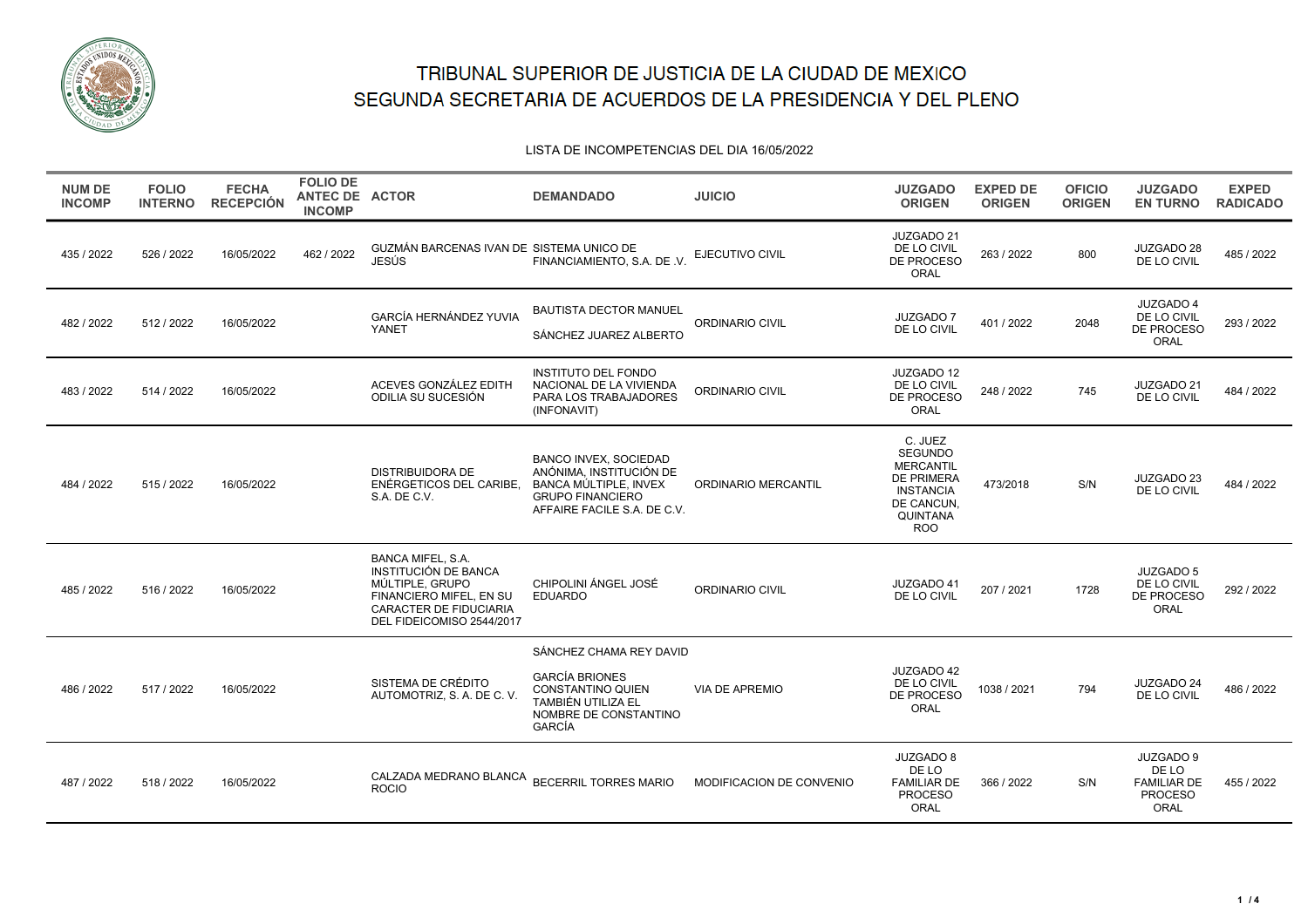

#### LISTA DE INCOMPETENCIAS DEL DIA 16/05/2022

| <b>NUM DE</b><br><b>INCOMP</b> | <b>FOLIO</b><br><b>INTERNO</b> | <b>FECHA</b><br><b>RECEPCIÓN</b> | <b>FOLIO DE</b><br>ANTEC DE ACTOR<br><b>INCOMP</b> |                                              | <b>DEMANDADO</b>                             | <b>JUICIO</b>                  | <b>JUZGADO</b><br><b>ORIGEN</b>                                                                                                                                        | <b>EXPED DE</b><br><b>ORIGEN</b> | <b>OFICIO</b><br><b>ORIGEN</b> | <b>JUZGADO</b><br><b>EN TURNO</b>                                  | <b>EXPED</b><br><b>RADICADO</b> |
|--------------------------------|--------------------------------|----------------------------------|----------------------------------------------------|----------------------------------------------|----------------------------------------------|--------------------------------|------------------------------------------------------------------------------------------------------------------------------------------------------------------------|----------------------------------|--------------------------------|--------------------------------------------------------------------|---------------------------------|
| 488 / 2022                     | 519 / 2022                     | 16/05/2022                       |                                                    | ESPINOSA MARTÍNEZ JOB                        | SOLIS HUERTA SANDRA<br><b>ELIZABETH</b>      | MODIFICACION DE CONVENIO       | JUZGADO 2<br>DE LO<br><b>FAMILIAR DE</b><br><b>PROCESO</b><br>ORAL                                                                                                     | 239 / 2022                       | S/N                            | JUZGADO 9<br>DE LO<br><b>FAMILIAR DE</b><br><b>PROCESO</b><br>ORAL | 456 / 2022                      |
| 489 / 2022                     | 520 / 2022                     | 16/05/2022                       |                                                    | DOMÍNGUEZ CORTINA ALICIA                     | <b>BASURTO ROMERO LUIS</b><br><b>EDUARDO</b> | <b>CONTROVERSIA</b>            | JUZGADO 4<br>DE LO<br><b>FAMILIAR DE</b><br><b>PROCESO</b><br>ORAL                                                                                                     | 374 / 2022                       | S/N                            | JUZGADO 16<br>DE LO<br><b>FAMILIAR</b>                             | 806 / 2022                      |
| 490 / 2022                     | 521 / 2022                     | 16/05/2022                       |                                                    | HERRERA GUTIÉRREZ<br><b>PATRICIA</b>         | GUTIÉRREZ GUZMÁN<br><b>FRANCISCO JAVIER</b>  | MODIFICACION DE CONVENIO       | JUZGADO 4<br>DE LO<br><b>FAMILIAR DE</b><br><b>PROCESO</b><br>ORAL                                                                                                     | 384 / 2022                       | S/N                            | JUZGADO 9<br>DE LO<br><b>FAMILIAR DE</b><br><b>PROCESO</b><br>ORAL | 457 / 2022                      |
| 491/2022                       | 522 / 2022                     | 16/05/2022                       |                                                    |                                              |                                              | <b>SECRETO</b>                 | C. JUEZ<br><b>MERCANTIL</b><br><b>DEL DISTRITO</b><br><b>JUDICIAL DE</b><br><b>TLALNEPANTL</b><br>A CON<br><b>RESIDENCIA</b><br>EN<br>NAUCALPAN<br>ESTADO DE<br>MÉXICO | 314/2021                         | 930/2022                       | JUZGADO 25<br>DE LO CIVIL                                          | 485 / 2022                      |
| 492 / 2022                     | 523 / 2022                     | 16/05/2022                       |                                                    | VILLANUEVA ROCHA MARÍA<br><b>DEL REFUGIO</b> |                                              | <b>JURISDICCION VOLUNTARIA</b> | JUZGADO 8<br>DE LO<br><b>FAMILIAR</b>                                                                                                                                  | 104 / 2022                       | 2562                           | JUZGADO 2<br>DE LO<br><b>FAMILIAR DE</b><br><b>PROCESO</b><br>ORAL | 455 / 2022                      |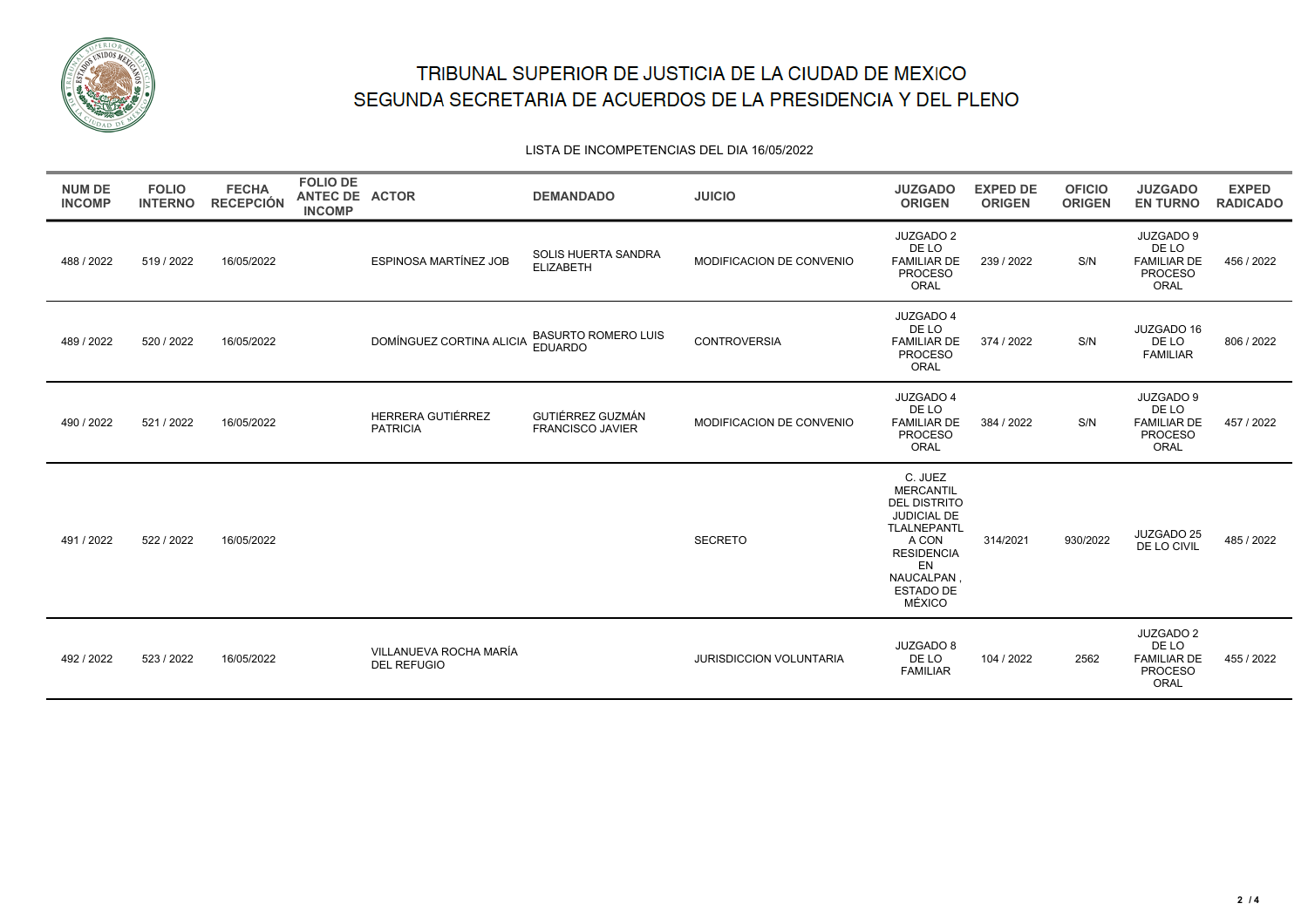

LISTA DE INCOMPETENCIAS DEL DIA 16/05/2022

| <b>NUM DE</b><br><b>INCOMP</b> | <b>FOLIO</b><br><b>INTERNO</b> | <b>FECHA</b><br><b>RECEPCIÓN</b> | <b>FOLIO DE</b><br>ANTEC DE ACTOR<br><b>INCOMP</b> |                                                                                                                         | <b>DEMANDADO</b>                                                                                                           | <b>JUICIO</b>                                        | <b>JUZGADO</b><br><b>ORIGEN</b>                                    | <b>EXPED DE</b><br><b>ORIGEN</b> | <b>OFICIO</b><br><b>ORIGEN</b> | <b>JUZGADO</b><br><b>EN TURNO</b>                                                                                                                                                                                                                                                                                                                             | <b>EXPED</b><br><b>RADICADO</b> |
|--------------------------------|--------------------------------|----------------------------------|----------------------------------------------------|-------------------------------------------------------------------------------------------------------------------------|----------------------------------------------------------------------------------------------------------------------------|------------------------------------------------------|--------------------------------------------------------------------|----------------------------------|--------------------------------|---------------------------------------------------------------------------------------------------------------------------------------------------------------------------------------------------------------------------------------------------------------------------------------------------------------------------------------------------------------|---------------------------------|
| 493 / 2022                     | 524 / 2022                     | 16/05/2022                       |                                                    | <b>DAIMLER FINANCIAL</b><br>SERVICES MÉXICO, S. DE<br>R.L. DE C.V.                                                      | <b>ISC ADMINISTRADORA DE</b><br>CARTERA, S.C.                                                                              | <b>ORAL MERCANTIL</b>                                | JUZGADO 17<br>DE LO CIVIL<br>DE PROCESO<br>ORAL                    | 563 / 2018                       | 541                            | MAG.<br><b>PRESIDENTE</b><br><b>DEL</b><br><b>TRIBUNAL</b><br>SUPERIOR DE<br><b>JUSTICIA DEL</b><br><b>ESTADO DE</b><br>MÉXICO,<br><b>PARA REMITIR</b><br>AL JUEZ<br>NOVENO CIVIL<br>DE PRIMERA<br><b>INSTANCIA</b><br><b>DEL DISTRITO</b><br>JUDICIAL DE<br><b>TLALNEPANTL</b><br>A, CON<br><b>RESIDENCIA</b><br>EN<br>HUIXQUILUCA<br>N, ESTADO DE<br>MÉXICO |                                 |
| 494 / 2022                     | 525 / 2022                     | 16/05/2022                       |                                                    | INMOBILIARIA QUINRUI, S.A.<br>DE C.V.                                                                                   | CAPITAL FUND X, S.A.P.I. DE<br>C.V.<br>CAPITAL FUND HOLDING,<br>S.A.P.I. DE C.V.<br>SIGNATURE CAPITAL, S.A.P.I.<br>DE C.V. | <b>JURISDICCION VOLUNTARIA</b>                       | JUZGADO 6<br>DE LO CIVIL<br>DE PROCESO<br><b>ORAL</b>              | 273 / 2022                       | 690                            | JUZGADO 27<br>DE LO CIVIL                                                                                                                                                                                                                                                                                                                                     | 486 / 2022                      |
| 495 / 2022                     | 527 / 2022                     | 16/05/2022                       |                                                    | <b>BANCO SANTANDER</b><br>MÉXICO, S.A. INSTITUCIÓN<br>DE BANCA MÚLTIPLE,<br><b>GRUPO FINANCIERO</b><br>SANTANDER MÉXICO | INTEGRADORES RCQ, S.A.<br>DE C.V.<br>VALENCIA HERNÁNDEZ<br><b>MONICA IVONNE</b>                                            | PROVIDENCIAS PRECAUTORIAS                            | <b>JUZGADO 7</b><br>DE LO CIVIL                                    | 371 / 2022                       | 2126                           | JUZGADO 2<br>DE LO CIVIL<br>DE PROCESO<br>ORAL                                                                                                                                                                                                                                                                                                                | 292 / 2022                      |
| 496 / 2022                     | 528 / 2022                     | 16/05/2022                       |                                                    | MORALES SOLIS JUAN<br><b>FRANCISCO</b>                                                                                  |                                                                                                                            | VALENCIA AGUILERA JAVIER DAÑO A LA PROPIEDAD CULPOSO | JUZGADO 32<br>DE LO CIVIL                                          | 382 / 2022                       | 280                            | JUZGADO 29<br>DE LO CIVIL                                                                                                                                                                                                                                                                                                                                     | 486 / 2022                      |
| 497 / 2022                     | 529 / 2022                     | 16/05/2022                       |                                                    | CAMACHO RAMÍREZ<br><b>ARMANDO</b>                                                                                       | <b>MENA MEJÍA SONIA</b>                                                                                                    | MODIFICACION DE CONVENIO                             | JUZGADO 3<br>DE LO<br><b>FAMILIAR DE</b><br><b>PROCESO</b><br>ORAL | 383 / 2022                       | S/N                            | JUZGADO 5<br>DE LO<br><b>FAMILIAR DE</b><br><b>PROCESO</b><br>ORAL                                                                                                                                                                                                                                                                                            | 455 / 2022                      |